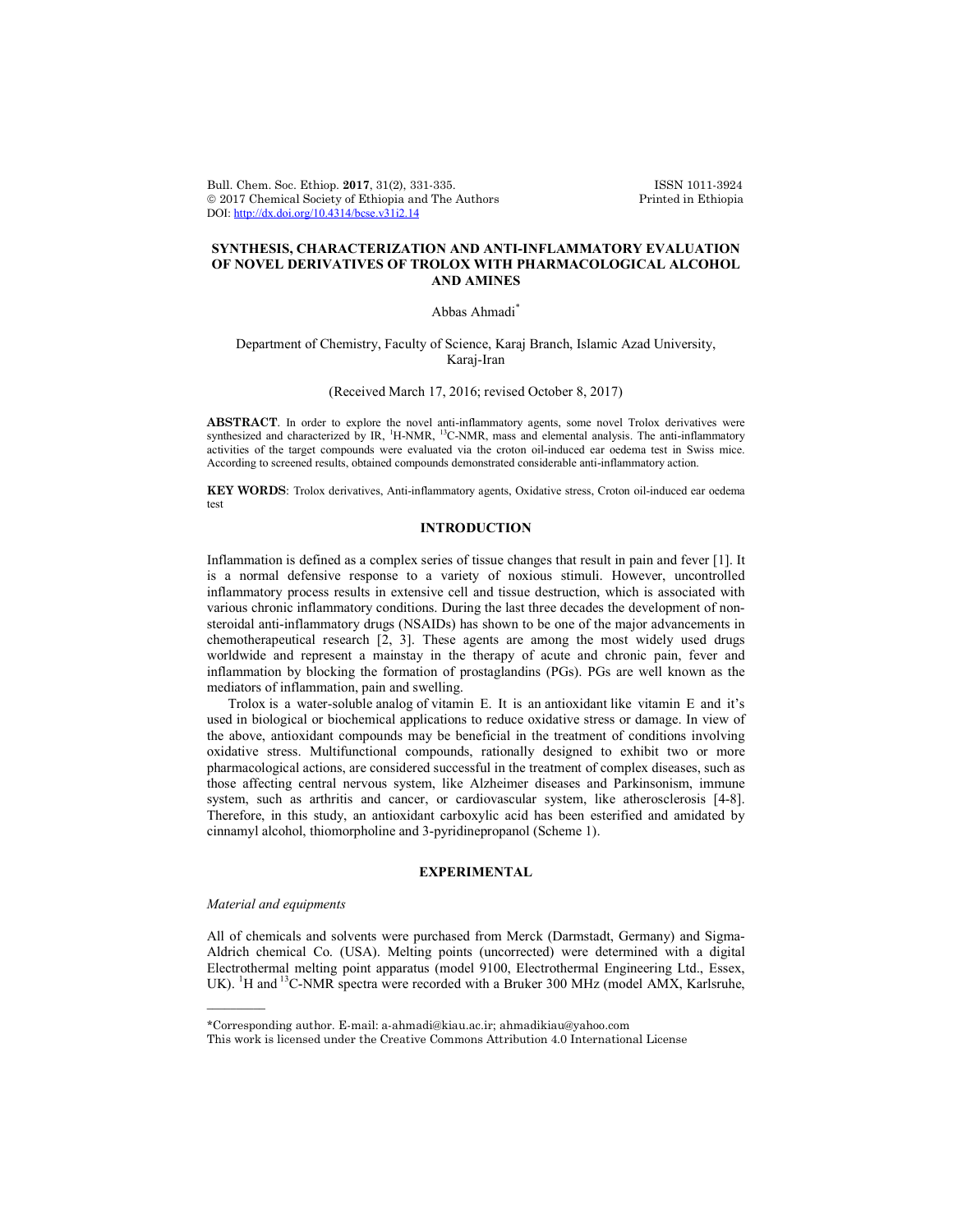#### Abbas Ahmadi

Germany) spectrometer (Internal reference: TMS). IR spectra were recorded with a Thermo Nicolet FT-IR (model Nexus-870, Nicolet Instrument Corp, Madison, Wisconsin, USA) spectrometer. Mass spectra were recorded with an Agilent Technologies 5973, Mass Selective Detector (MSD) spectrometer (Wilmington, USA). Elemental analyses were carried out using a Perkin-Elmer, CHN elemental analyzer model 2400.



Scheme 1. Structure formula of Trolox and their novel compounds (**I-III**).

#### *Synthesis (Scheme 1 and 2)*

#### *Methods for the synthesis of the compounds I and III*

In a solution of Trolox (1 mmol) and cinnamyl alcohol/3-pyridinepropanol (1.1 mmol) in  $CH_2Cl_2$  (10 mL), N,N'-dicyclohexylcarbodiimide (DCC, 1.3 mmol) and N,N-dimethylaminopyridine (DMAP, 0.1 mmol) were added. The reaction mixture was stirred for about 3 h, and the reaction was checked by TLC to make sure that completion of reaction. The precipitated material was filtered off. The re-crystallization was carried out by adding petroleum ether (60- 80 °C) on the filtrate until turbidity occurred and kept in cold place over night. Then the mixture was filtered while it is cold and the crystals were collected to produce compound **I** and **III**.

*6-Hydroxy-2,5,7,8-tetramethyl-chroman-2-carboxylic acid 3-phenyl-allyl ester (I)*. White needle crystals; yield 65%, m.p. 104-106 °C; IR (KBr) (cm<sup>-1</sup>): 3538 (O-H), 1760 (C=O ester); <sup>1</sup>H-NMR (CDCl3), *δ*: 1.71 (s, 3H, 2-CH3), 1.87 (m, 1H, C-3), 2.25, 2.27, 2.36 (3s, 9H, 5-CH3, 7-CH3, 8- CH3), 2.65-2.72 (m, 1H, C-3 chroman equatorial), 2.45-2.65 (m, 2H, C-4 chroman), 4.75 (d, 2H, -O-C**H2**-CH=CH-), 6.25 (dt, 1H, -O-CH2-C**H**=CH-), 6.62 (d, 1H, -O-CH2-CH=C**H**-), 7.14-7.30 (m, 5H, ring cinnamyl); <sup>13</sup>C-NMR (CDCl<sub>3</sub>) (ppm): 4.8, 16.3, 22.7, 41.3, 70.3, 75.5, 123.8, 124.1, 126.3, 128.7, 129.1, 132.8, 133.4, 145.1, 149.8, 152.1; Anal. calcd. for C<sub>23</sub>H<sub>26</sub>O<sub>4</sub> (366.45): C 75.38, H 7.15; Found: C 75.08, H 6.96%; MS: m/z (regulatory intensity): 366 (100), 367 (26), 368 (4).

Bull. Chem. Soc. Ethiop. **2017**, 31(2)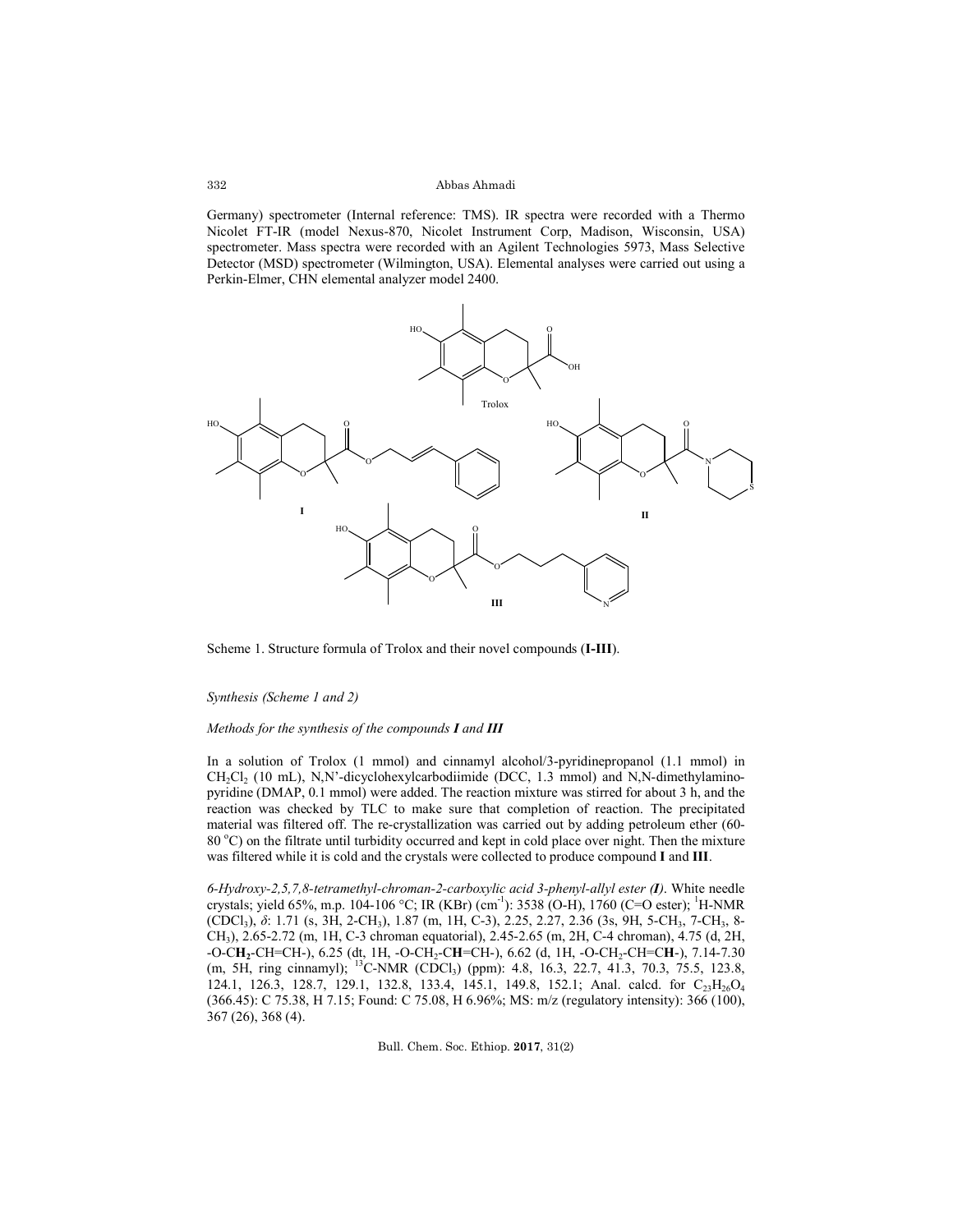*6-Hydroxy-2,5,7,8-tetramethyl-chroman-2-carboxylic acid 3-pyridin-3-yl-propyl ester (III)*. White-light yellow crystals; yield 72%, m.p. 101-103 °C; IR (KBr) (cm<sup>-1</sup>): 3337 (O-H), 1736 (C=O ester), 1577, 1601 (C-C aromatic); <sup>1</sup>H-NMR (CDCl<sub>3</sub>), *δ*: 1.7 (s, 3H, 2-CH<sub>3</sub>), 1.78-1.93 (m, 3H, C-3 chroman axial, -CH<sub>2</sub>-CH<sub>2</sub>-CH<sub>2</sub>-Ar), 2.12, 2.17, 2.21 (3s, 9H, 5-CH<sub>3</sub>, 7-CH<sub>3</sub>, 8-CH<sub>3</sub> chroman), 2.51 (t, 2H, -O-CH2-CH2-C**H2**-), 2.45-2.78 (m, 3H, C-3 chroman equatorial and C-4 chroman) 3.26-4.89 (m, 2H, -O-C**H2**-CH2-CH2-), 7.41 (dd, 1H, C-5 pyridyl), 7.62 (d, 1H, C-4 pyridyl), 8.20 (s, 1H, C-2 pyridyl), 8.66 (d, 1H, C-6 pyridyl); <sup>13</sup>C-NMR (CDCl<sub>3</sub>) (ppm): 4.9, 5.2, 5.8, 16.7, 22.8, 34.8, 35.9, 42.7, 81.7, 85.9, 124.8, 124.9, 126.7, 128.8, 129.1, 133.8, 134.4, 149.1, 155.1, 177.3; Anal. calcd. for C<sub>22</sub>H<sub>27</sub>NO<sub>4</sub> (369): C 71.52, H 7.37, N 3.79; Found: C 71.34, H 7.24, Ν 3.87%; MS: m/z (regulatory intensity): 369 (100), 370 (25), 371 (3.8).

## *Methods for the synthesis of the compounds II*

Trolox (1 mmol) was dissolved in tetrahydrofuran (THF, 10 mL) and a solution of carbodiimidazole (CDI, 1.05 mmol), in the same solvent, was added. After 45 min, a solution of thiomorpholine (1.05 mmol) in THF (5 mL) was added and the mixture was left for 12 h with stirring at room temperature. Then, THF was evaporated, the resulting mixture was dissolved in  $CH_2Cl_2$  (10 mL), successively washed with water, 5% aqueous HCl and NaHCO<sub>3</sub> solutions, dried and the re-crystallization was carried out by petroleum ether (60-80 °C). Then the mixture was filtered while it is cold and the crystals were collected to produce compound **II**.



Scheme 2. Schematic synthesis of novel compounds (**I-III**).

*(6-Hydroxy-2,5,7,8-tetramethyl-chroman-2-yl)-thiomorpholin-4-yl-methanone (II)*. Faint white crystals; yield 78%; m.p. 177-179 °C; IR (KBr) (cm-1 ): 3559 (O-H), 3350 (N-H), 1619 (C=O amide); <sup>1</sup>H-NMR (CDCl<sub>3</sub>) *δ*: 1.69 (s, 3H, 2-CH<sub>3</sub>), 1.75 (d, 1H, C-3 chroman axial), 2.22, 2.27, 2.32 (3s, 9H, 5-CH3, 7-CH3, 8-CH3 chroman), 2.67 (bs, 4H, -C**H2**-S-C**H2**-), 2.56-2.88 (m, 3H, C-3 chroman equatorial and C-4 chroman),  $4.12$  (bs,  $4H$ ,  $-CH_2-N-CH_2$ ); <sup>13</sup>C-NMR (CDCl<sub>3</sub>)

Bull. Chem. Soc. Ethiop. **2017**, 31(2)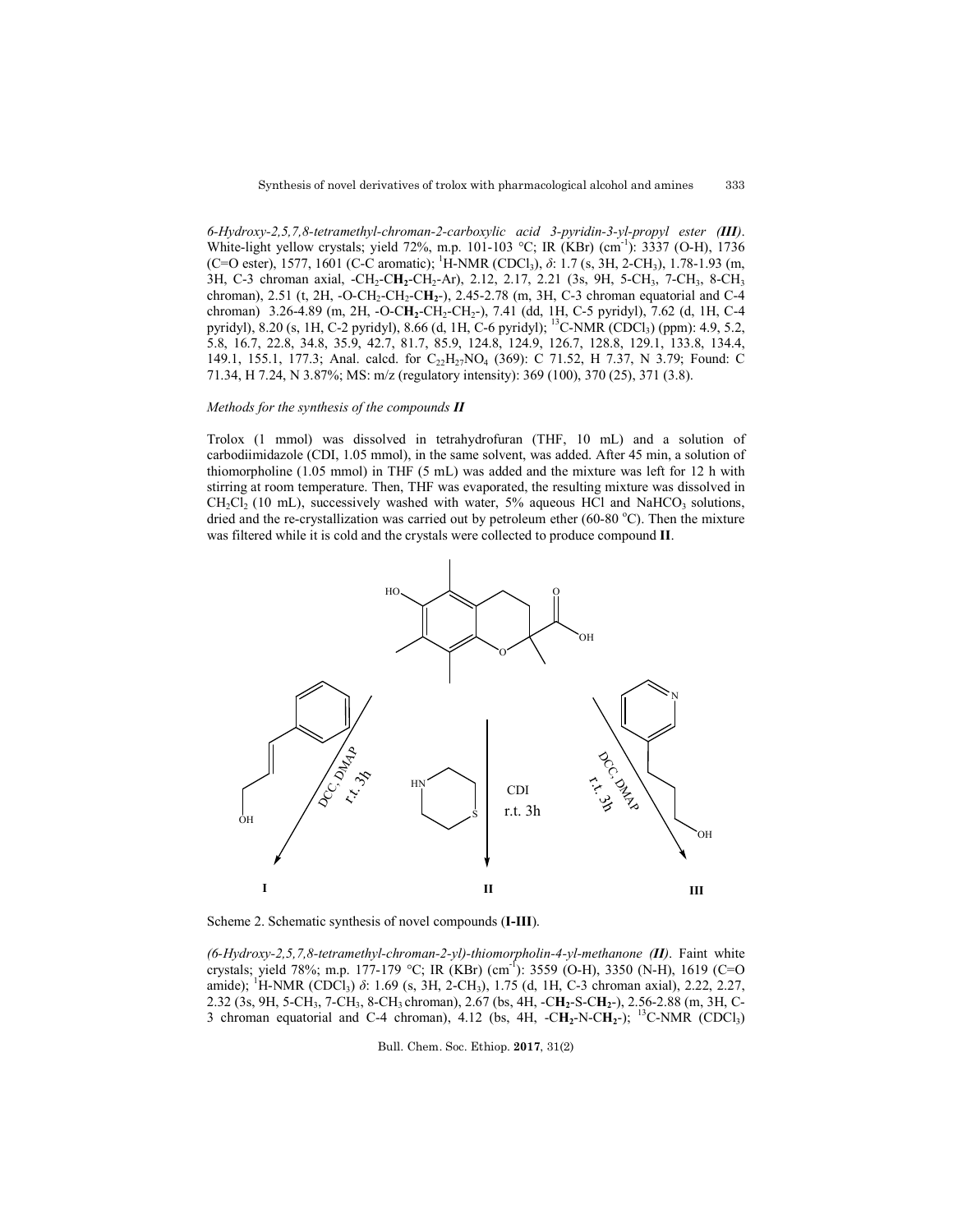#### Abbas Ahmadi

(ppm): 4.8, 16.4, 22.7, 34.2, 35.3, 42.3, 80.3, 85.5, 123.8, 126.3, 128.7, 129.1, 132.8, 133.4, 149.8, 152.1, 179.5; Anal. calcd. for C<sub>18</sub>H<sub>25</sub>NO<sub>3</sub>S (335): C 64.45, H 7.51, N 4.18; Found: C 63.94, H 7.44, Ν 4.28%; MS: m/z (regulatory intensity): 335 (100), 336 (20.5), 337 (4.4).

### *Pharmacological methods*

The topical anti-inflammatory activity was evaluated as inhibition of the croton oil-induced ear oedema in Swiss mice. Male Swiss mice (18-22 g), at the beginning of the experiment, were randomly housed in a temperature-controlled colony room under 12 h light/dark cycle. Rats were given free access to water and standard laboratory rat chow. All the experiments were conducted between 7 a.m. and 7 p.m., under a normal room light and at 25  $^{\circ}$ C. Groups (each group containing 10 mice) were used in all tests. The tested compounds and the reference drug were suspended in 0.5% sodium carboxymethyl cellulose (CMC), respectively. Inflammation was induced always in the late morning (10 a.m.-12 p.m.). Mice were anaesthetized with ketamine hydrochloride (145 mg/kg, intra-peritoneally) and inflammatory response was induced on the inner surface of the right ear (surface: about 1 cm<sup>2</sup>) by application of 20  $\mu$ L of a 2% croton oil suspended in 42% aqueous ethanol. Control animals received only the irritant, whereas other animals received the irritant together with the tested substances. At the maximum of the oedematous response, 6 h later, mice were sacrificed and a plug ( $\varphi = 8$  mm) was removed from both the treated (right) and the untreated (left) ears. Oedema was measured as the mass difference between the two plugs. The anti-inflammatory activity was expressed as the percentage of the oedema reduction in treated mice compared to that in the control mice. As reference, the non-steroidal anti-inflammatory drug ibuprofen was used. The results were expressed as mean±SD and statistical analysis was performed by means of student's t-test or by one-way analysis of variance followed by the Dunnett's test for multiple comparisons of unpaired data. Statistically, a p value of less than 0.05 was considered to be significant and a p value of less than 0.01 was considered to be very significant [9, 10].

## **RESULTS AND DISCUSSION**

#### *Chemistry*

The designed compounds have been synthesized successfully as shown in Schemes 1 and 2. All target compounds were fully characterized by Mass Spectra, elemental analysis, infrared spectra, and <sup>1</sup>H, <sup>13</sup>C-NMR spectra. For the synthesis of the novel compounds **I-III**, one known antioxidant acid was used: 6-hydroxy-2,5,7,8-tetramethylchroman-2-carboxylic acid (Trolox). It was esterified with cinnamyl alcohol and 3-pyridinepropanol, and amidated with thiomorpholine, by classical methods with good yields. Preliminary pharmacological evaluation has been done for the designed compounds and it has been found that these compound exhibit anti-inflammatory effects compared to aspirin.

### *Biological evaluation*

The anti-inflammatory effects of target compounds have been investigated by croton oilinduced ear oedema test, and the results show some target compounds induced oedema reductions and exhibit anti-inflammatory properties compared to aspirin (Table 1).

Table 1. Anti-inflammatory activities of target compounds on ear oedema induced by croton oil after topical administration at a dose of 200 mg/kg in mice.